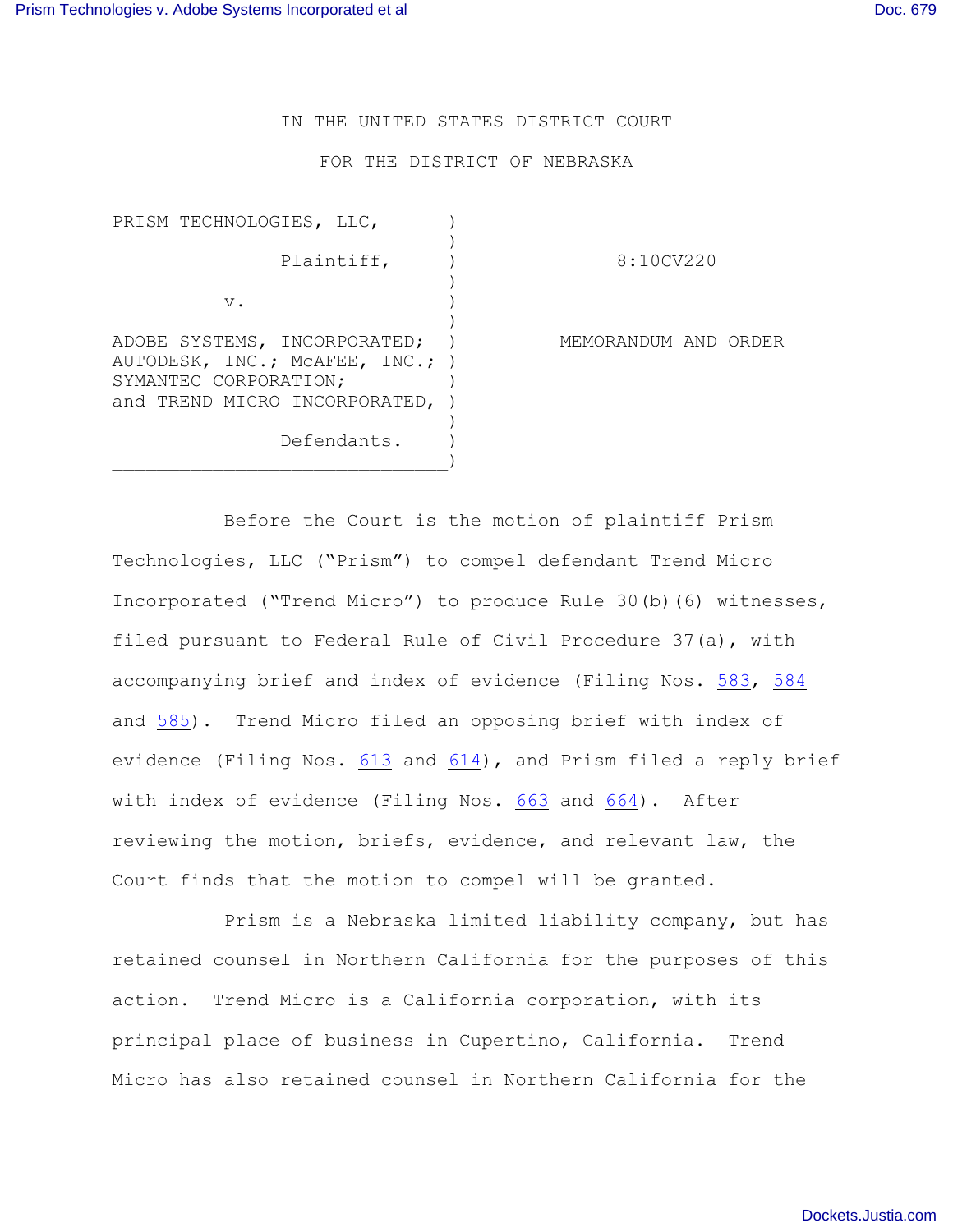purpose of this action. Trend Micro is a wholly owned subsidiary of a Japanese corporation of the same name.

On February 29, 2012, Prism served an amended Rule 30(b)(6) deposition notice on Trend Micro, including topics  $1(c) - (e)$ ,  $2(c) - (e)$ , and 3 that "relate to the functioning and technical operation of Trend's accused infringing systems" in this patent case (Filing No. [583](http://ecf.ned.uscourts.gov/doc1/11302504074), at 1-2). Trend Micro has listed four potential witnesses for these topics, all of whom live in Taiwan, and only two of whom have the appropriate visas that would allow them to travel to the United States.

The parties disagree as to where the depositions on these topics should occur. Prism states that the depositions should occur in Northern California, at the principal place of business of Trend Micro. At issue in this case is possible patent infringement by Trend Micro. The source code associated with Trend Micro's products has been made available to Prism for inspection at the offices of Trend Micro's counsel in Northern California, near Trend Micro's principal place of business. The source code is contained in over 43,000 files and is subject to the Court's protective order. Prism maintains that having close access to all of the source code during the depositions would facilitate the interview of Trend Micro's witnesses. Moreover, Prism maintains that it would be more efficient for a few Trend Micro witnesses to travel from Taiwan to California, rather than

 $-2-$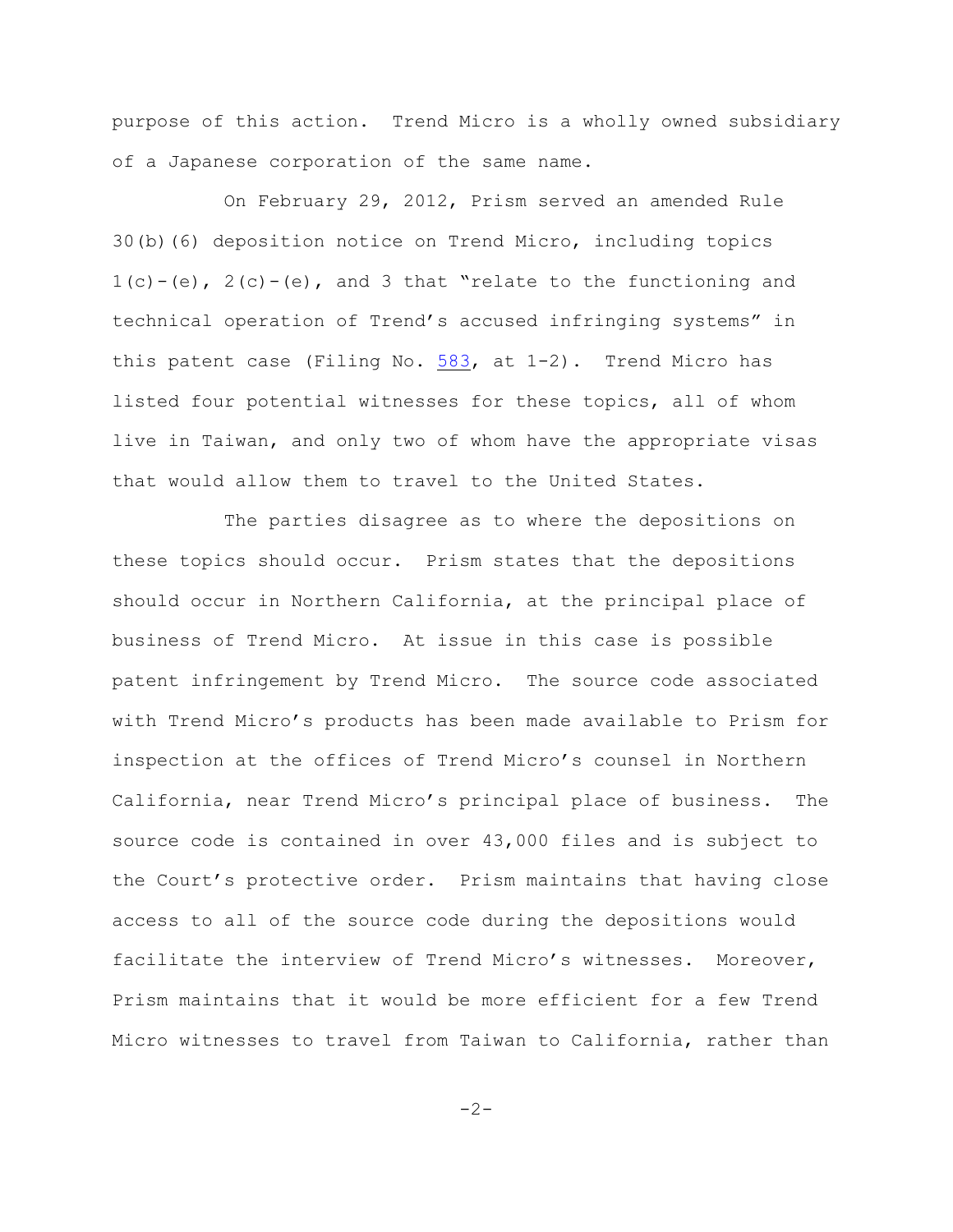for both teams of lawyers to travel from California to Taiwan, carrying with them extensive documentation of the source code (to the extent possible while complying with the protective order).

Trend Micro disagrees. Trend Micro states that "the only Trend Micro employees who can meaningfully testify on the deposition topics at issue in this motion live and work in Taiwan, and those witnesses should be deposed there" (Filing No. [613](http://ecf.ned.uscourts.gov/doc1/11302514521), at 1). However, notably, Trend Micro does not claim that any of the topics at issue can only be addressed by one of the Trend Micro employees without visas. In addition to the expense and inconvenience of travel for the witnesses, Trend Micro states that its business would suffer due to their absence from Trend Micro's operations in Taiwan.

## **I. "Meet and Confer" Requirement.**

United States District Court for the District of Nebraska local rule 7.0.1(i) requires that the party moving to compel discovery must "meet and confer" with the other party before filing a motion compelling discovery. Prism has documented its extensive efforts at resolving the present discovery dispute without Court intervention. The Court is appreciative of the parties' efforts to resolve this problem independently.

 $-3-$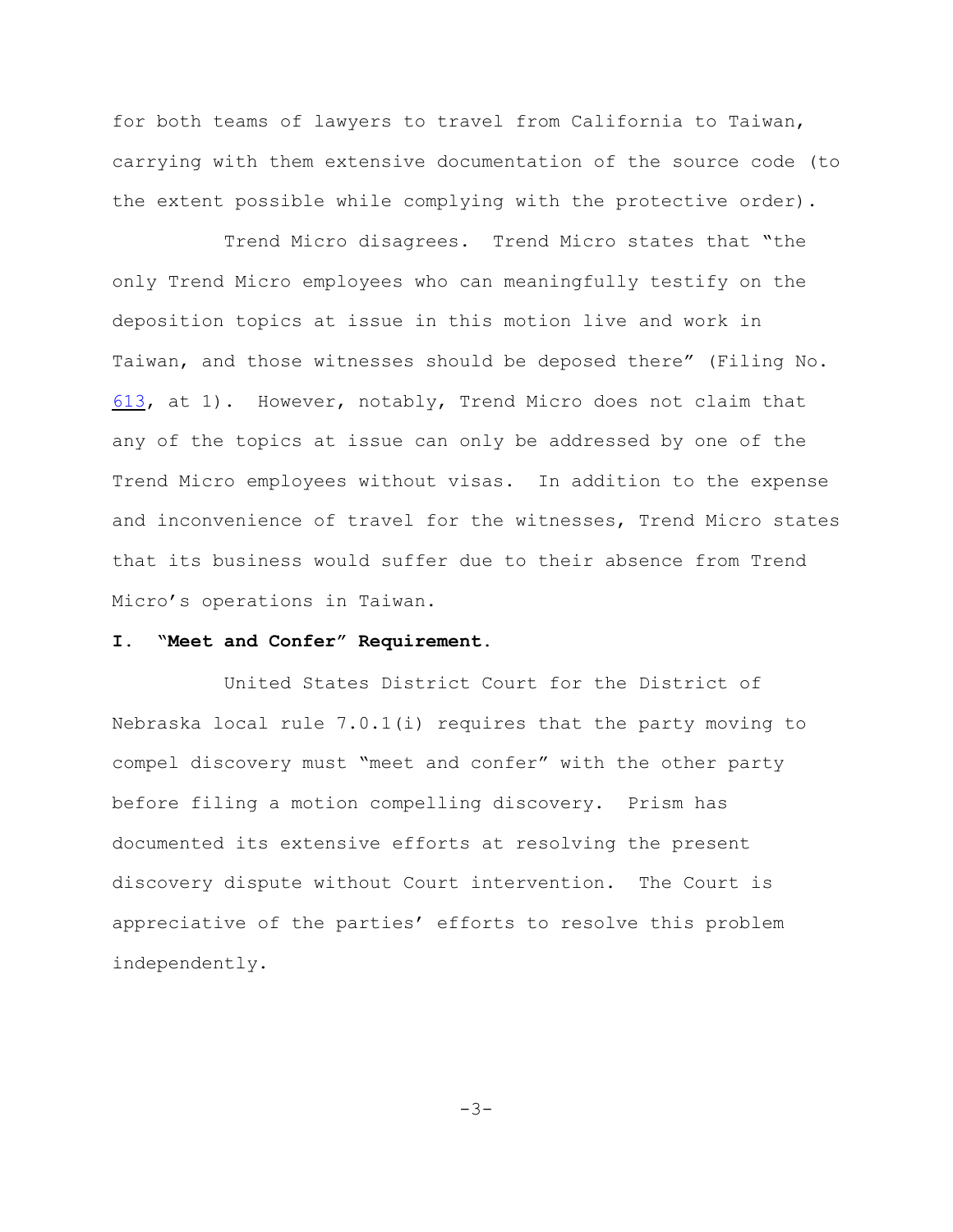## **II. Prism's Motion to Compel**.

Federal Rule of Civil Procedure 30(b)(6) states,

In its [deposition] notice [directed to an organization], . . . a party may name as the deponent a public . . . corporation . . . and must describe with reasonable particularity the matters for examination. The named organization must then designate one or more officers, directors, or managing agents, or designate other persons who consent to testify on its behalf; and it may set out the matters on which each person designated will testify.

Fed. R. Civ. P. 30(b)(6). In the event of noncompliance with a discovery request, such as a Rule 30(b)(6) deposition notice, Rule 37(a) provides, "[A] party may move for an order compelling disclosure or discovery." Fed. R. Civ. P. 37(a)(1). "The party resisting production bears the burden of establishing . . . undue burden." *St. Paul Reinsurance Co., Ltd. v. Commercial Fin. Corp*. 198 F.R.D. 508, 511 (N.D. Iowa 2000).

"It is well settled that the district court has great discretion in designating the location of taking a deposition . . . ." *Thompson v. Sun Oil Co.*, 523 F.2d 647, 648 (8th Cir. 1975). Generally, a Rule 30(b)(6) deposition is taken at the corporation's principal place of business. 8A Charles Alan Wright, Arthur R. Miller & Richard L. Marcus, *Federal Practice and Procedure* § 2112 (3d ed. 2010). "This customary treatment is subject to modification, however, when justice requires." *Id*.

 $-4-$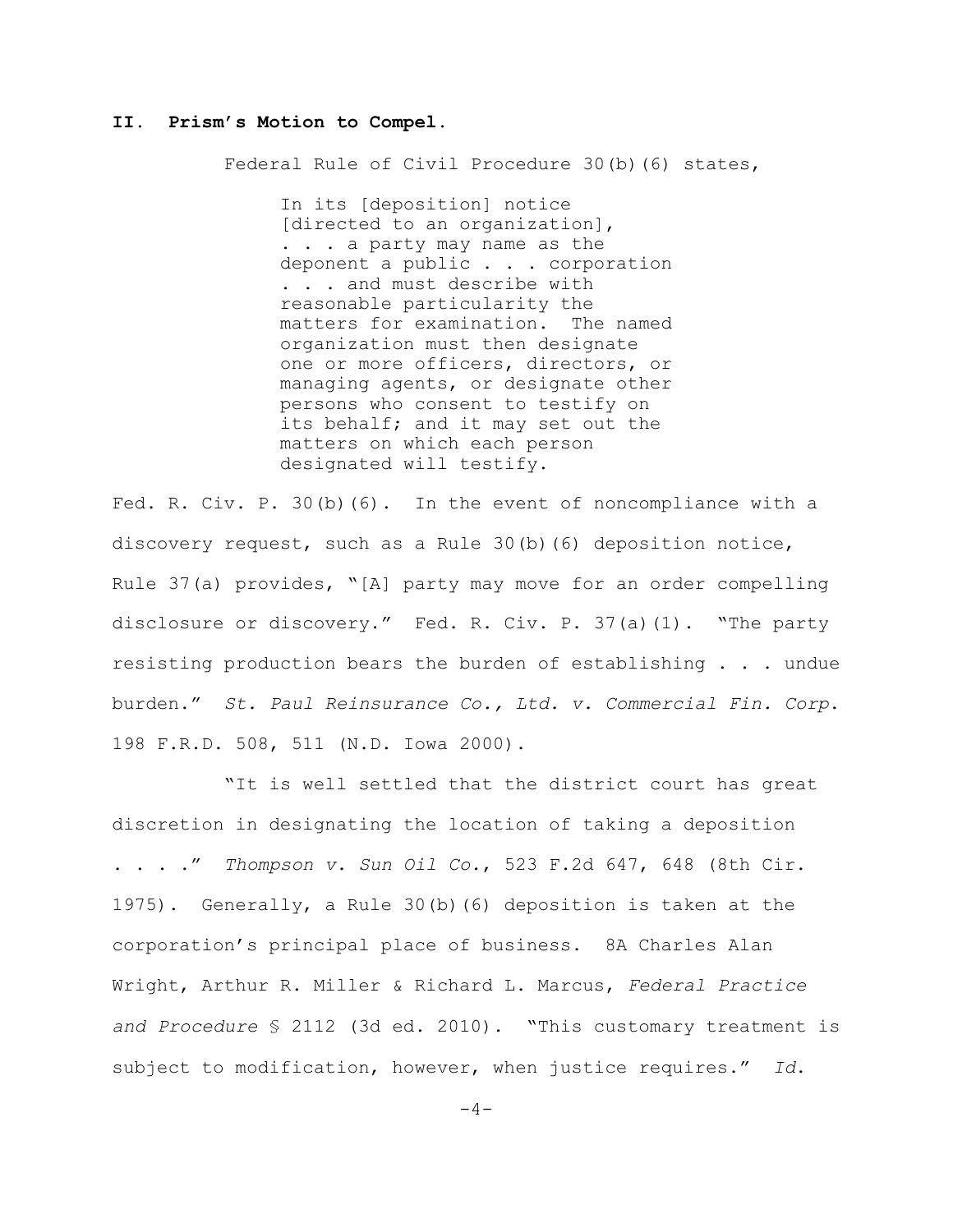The Court is sympathetic to the inconvenience and expense that any Taiwanese deponents, and Trend Micro itself, might incur as a result of traveling to the United States for the depositions. Nevertheless, on balance, Trend Micro has not established that having its Rule 30(b)(6) witnesses appear at the site of its own principal place of business in California is an undue burden to the extent that the Court would depart from the general rule. Therefore, the Court will order that the depositions regarding the topics at issue in this motion will take place in California. To the extent that this order is in conflict with the amended progression order dated February 28, 2012 (Filing No. [482](http://ecf.ned.uscourts.gov/doc1/11302470382)), this order supersedes the amended progression order. Accordingly,

IT IS ORDERED that Prism's motion to compel (Filing No. [583](http://ecf.ned.uscourts.gov/doc1/11302504074)) is granted, as follows:

1) Trend Micro will have until May 22, 2012, to specifically designate the witnesses who will testify on its behalf as to topics  $1(c) - (e)$ ,  $2(c) - (e)$ , and 3, and to set out the matters on which each person designated will testify.

2) Prism and Trend Micro will have until May 31, 2012, to meet and confer, in person or by telephone, to identify the date and time of the Rule 30(b)(6) depositions.

 $-5-$